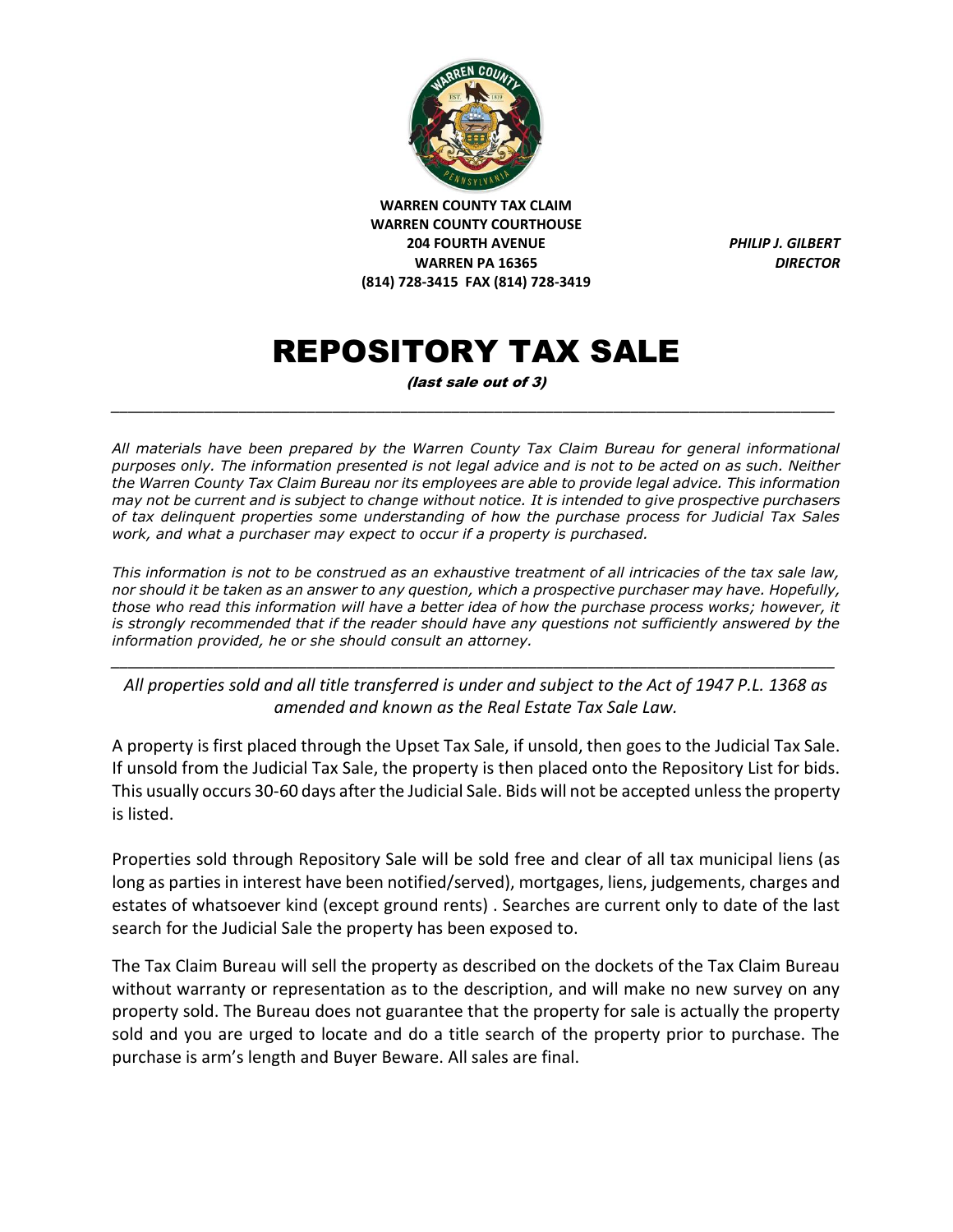

## **Distribution of Lists**

- Any one requesting a printed repository list for unsold properties may obtain one from the Bureau either at the office at a cost of \$0.25/page or via the mail of \$1 per copy.
- The list is updated as necessary.
- All lists include sale conditions and one bid form.
- All repository bids will be processed in a timely manner at the Bureau's discretion.
- The repository list may be available online at https://warrencopa.com/tax-claim/

#### **Submission of Bids**

- All bids must be on Bureau-approved forms and be completed clearly and in full. Incomplete/illegible forms will be rejected.
- All bids must be received by the Bureau by the last county business day of the month. IF the office is closed due to a holiday on the last day of the month, or it is the weekend, bids must be submitted prior.
- Minimum bids are stated on the repository list.
- Repository bids may be presented at the counter of the Warren County Tax Claim Bureau, 204 Fourth Ave, Warren PA 16365, or, bids may be submitted via mail.
- Fees will be outlined by the Bureau and must be paid once approval has been received from all 3 taxing districts. If payment is not received, bidder will be banned from bidding again for a period of 3 years.
- Fees to be Paid Method of payment accepted for repository properties are cash or money order made payable to "Warren County Tax Claim Bureau".
- Fees are as follow, and subject to change: **Bid amount** + \$25 **Deed Prep Fee**, \$10 **UPI Fee**, \$70.75 **Recording Fee**, 2% of bid for **Transfer Taxes**.

## **Multiple Bids of the Same Property**

- The highest bid will be accept by the Bureau, subject to the bidder qualifications.
- In the event two or more bids are the highest bid but the same amount, the Bureau will accept the bid bearing the earliest time-stamp.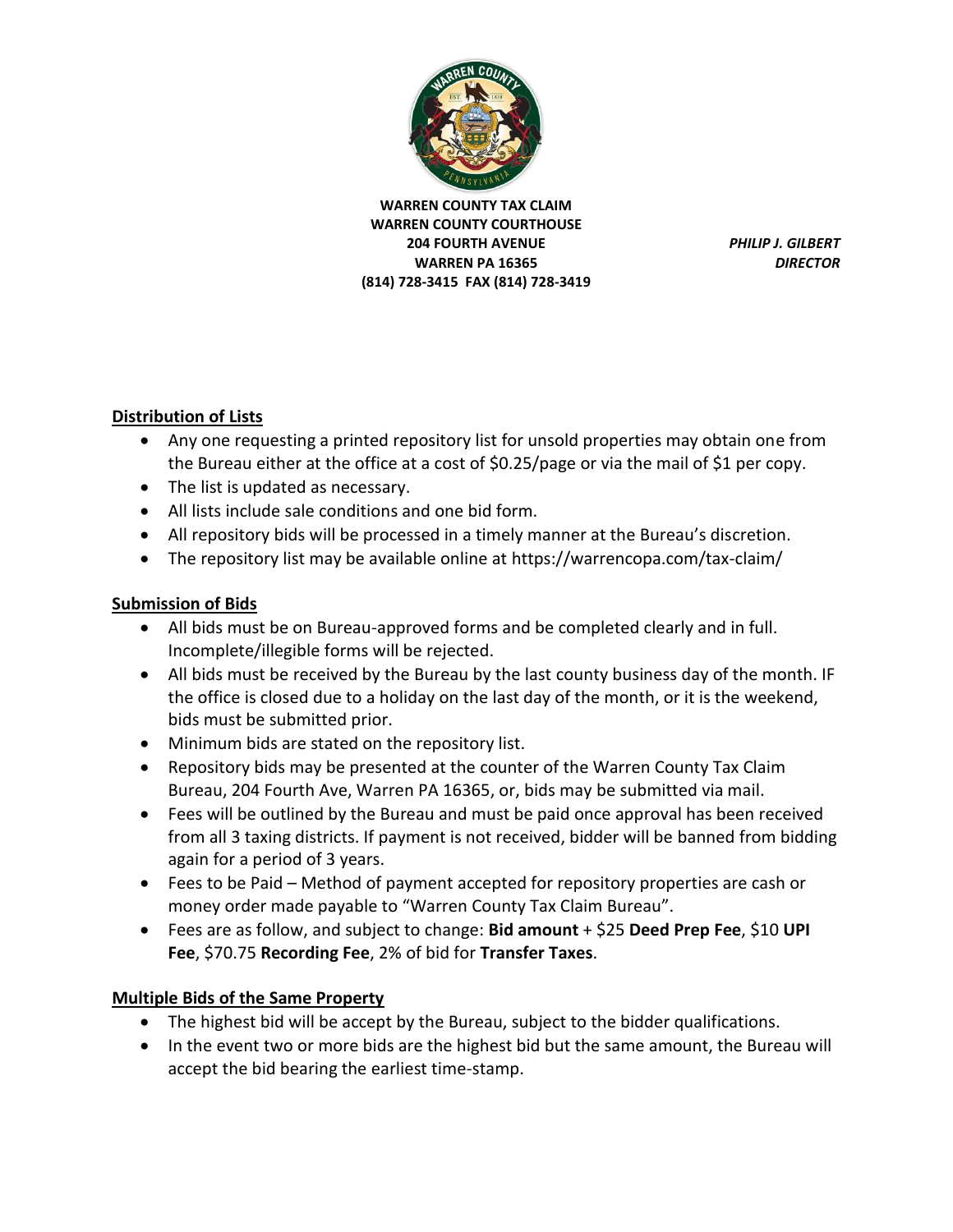

#### **Payment of All Delinquent Tax**

• If before a repository deed is recorded, a payment of all delinquent tax and any applicable costs and interest due on the repository property is paid by any party and accepted by the Bureau, the repository bid will become null and void.

#### **Processing of Bid**

- The Tax Claim Bureau will forward the bid(s) at the end of each month to the County, Township, and School for approval/or rejection.
- If a bid is rejected by any of the taxing authorizes, a letter of rejection will be mailed to the bidder or a phone call placed. If the bidder requires further information regarding the rejection, they are advised to contact the taxing authority that rejected the bid.
- If approved by all taxing authorities, the bidder will receive notification from the Tax Claim Bureau advising that the specific bid has been approved, and the total amount due via phone.
- The deed(s) or Bill of Sale(s) will be processed and mailed to the purchaser in a timely manner.
- The entire Repository process takes approximately **3-6 months** from date the bid is place, and may take longer due to atypical circumstances or high volume of bids.

**</u>**